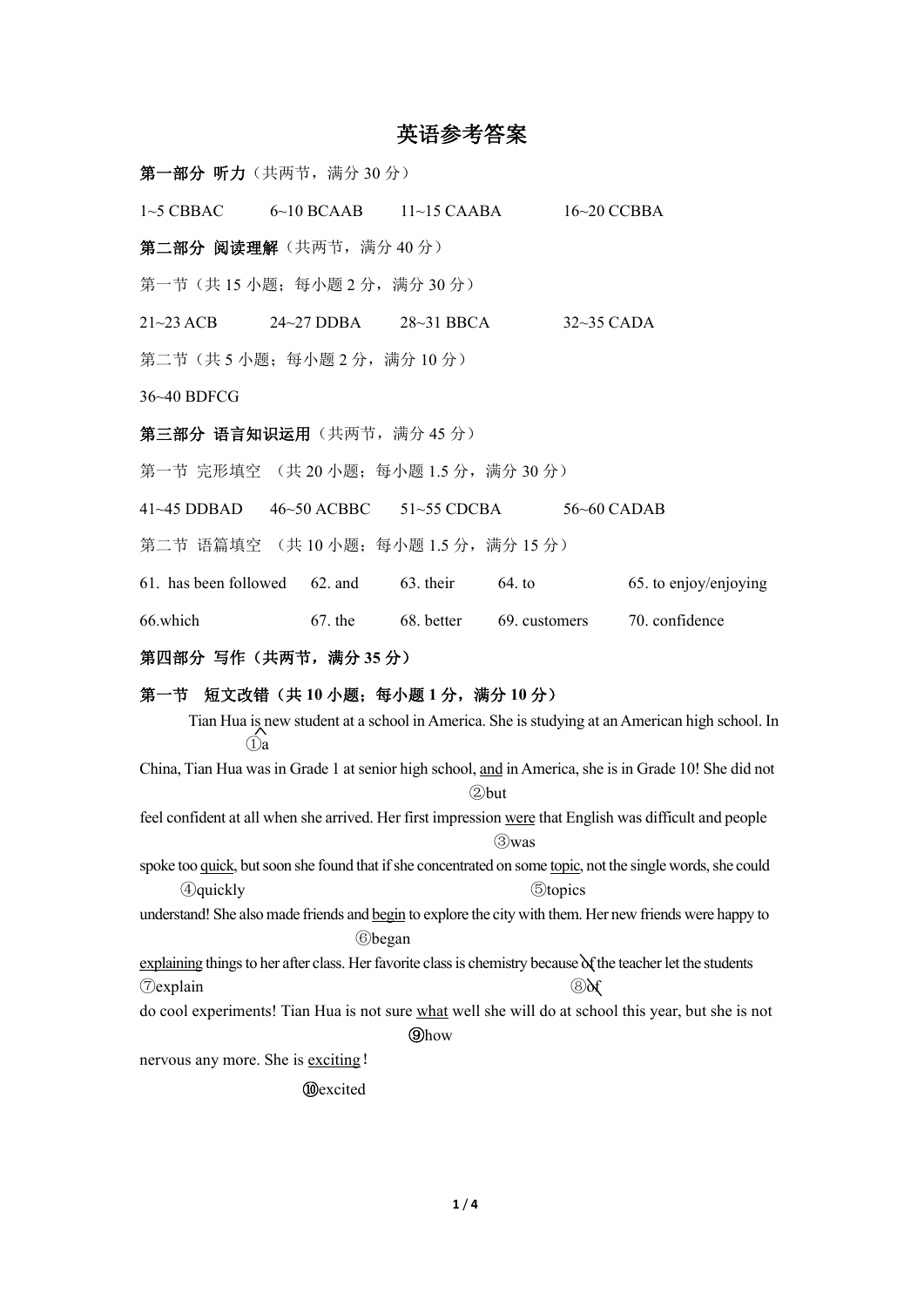## 【参考范文】

## Dear Mike,

Knowing that you are interested in"Cycle along the Dian Lake", I would like to tell you something about it.

Aimed at building up our body and arouse people's awareness of doing sports, the activity not only can provide you with a beautiful view of the lake, but you also can experience the fun of sports. It is to be held on January fifteenth from 9:00 a.m. to 11:00 a.m., which will last two hours. We will gather at our school gate at 8:30 a.m. Don't forget to wear comfortable sports suits and bring some water.

I hope we can have a pleasant experience of cycling, looking forward to your reply.

Yours, Li Hua

## 听力原文

## **Text 1**

- W: **Will John be joining us this evening?** Or is he coming over tomorrow? If it's just you and me, we can watch a movie.
- M: **He won't be here until Sunday evening actually. (1)** He's coming with Linda.

**Text 2**

- W: **Did you find any other players?** We only have five people right now.
- M: We need threemore, but SamandDana are busy.Thatleaves onlyMatthew.**Can we playwith six?**
- W: **Yes, it's also OK with six people. (2)**

## **Text 3**

- M: **Have you seen the cat anywhere?** I thought I heard her in the living room, but she wasn't there. I've also checked the kitchen, but still couldn't find her.
- W: **Look! She is jumping to the top of the fence in the garden. (3)**

## **Text 4**

- W: I want to be a millionaire one day, and travel around the world. Maybe I'll own a few companies, too.
- M: **I just want to make enough money so that I can live comfortably and support my parents. (4)**

## **Text 5**

- M: What happened to your face? You have many red spots on your face like paint. Are you allergic to something?
- W: It happens whenever I eat peanuts. I love them, but I guess my body doesn't.

#### **Text 6**

- M: What's going on, Maria? **I tried to get in touch with you all yesterday evening. (6)** Is everything all right?
- W: I'm fine.
- M: **Well, I called you at 8:00,(6) (7) but I only got the voice mail. (7)** Was your battery running low?
- W: No. **I was at a symphony concert that started at 7:00. It would have been rude to keep my phone on. (7)**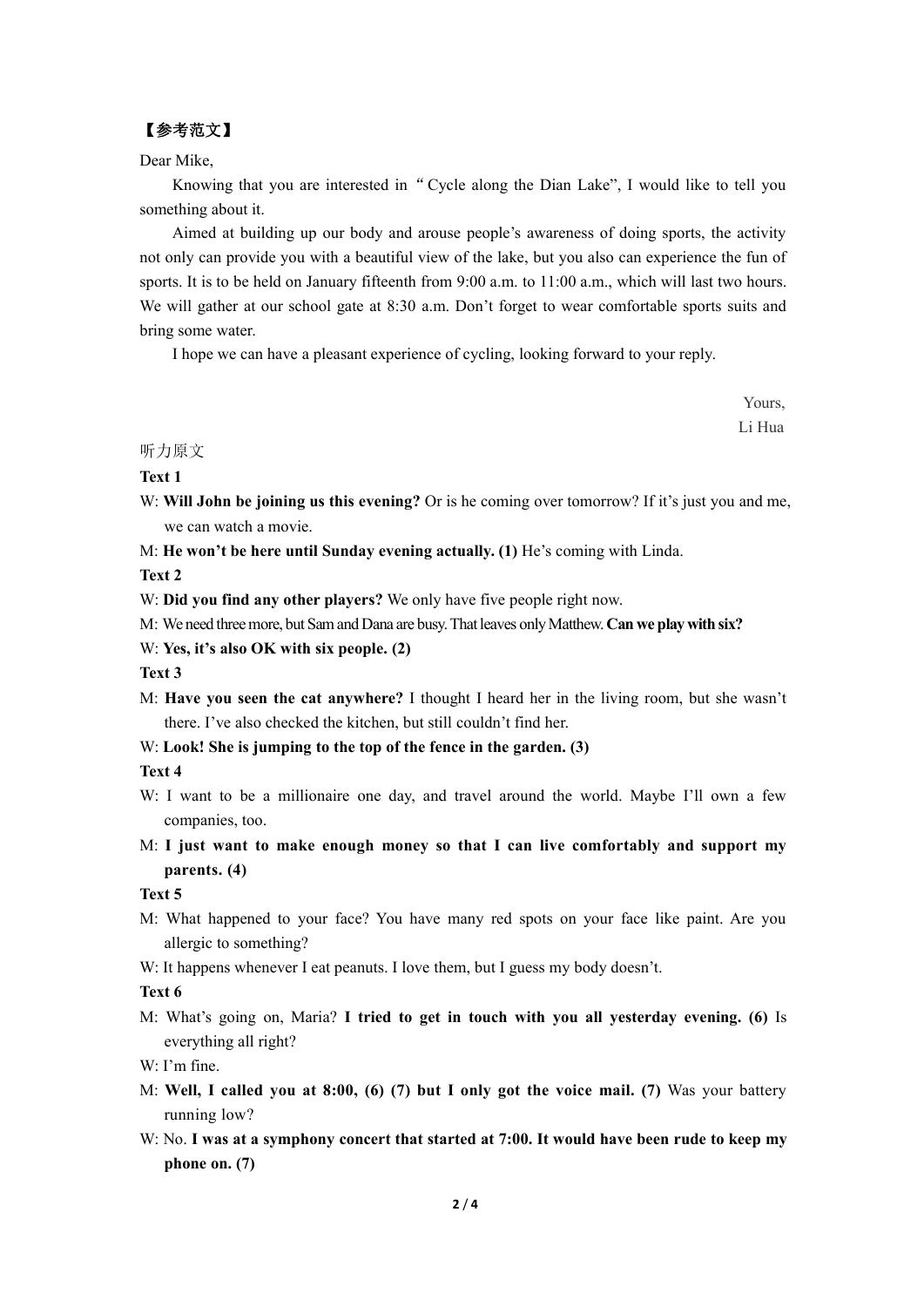M: I see. I'm glad everything's OK. Did you get my message afterward?

W: Yes, I got it, but I didn't turn on my phone until 10:00. I thought it was too late to call you.

**Text 7**

- M: **There's a meeting at a Thai restaurant in the city center this evening, honey. (8)** Do you want to go with me?
- W: **I feel out of place at those events. (8)** Only people in the technology field go to those meetings. They talk about things that I don't understand.
- M: I have an idea. Why don't you come to the city center, anyway? **You can have dinner with your sister at a different restaurant. She likes Japanese food a lot, (9)** and there's a good place downtown.
- W: I prefer that little Mexican restaurant. It has good desserts.
- M: Sure. **After dinner, we can catch a movie together. (10)**
- W: **Sounds good. (10)** I'll give her a call to see if she's free.

#### **Text 8**

- M: **How's your back today, Mom? (11)**
- W: Oh, it's a little better than yesterday. But it still takes some time to completely recover.
- M: You should really get it looked at in case it gets worse.
- W: Well, I don't know if my health insurance will pay for it.
- M: I have an idea. **Why don't you see a sports doctor? (12)** They are very good at fixing these kinds of problems.
- W: How much would that cost?
- M: Nothing at all. **I have a friend who will see you for free. (13)** Also, he treats his patients more naturally.
- W: Oh, I couldn't do that, Marcus!
- M: Don't worry! We were on a soccer team in college. He owes me a favor, anyway.
- W: Thank you, dear. Set up an appointment for me, please.
- M: OK. **I'll call him now. (13)**

## **Text 9**

- M: Do you want to watch a movie after work? The film *The Boxer* is my favorite. I love the sport so much. It has so much exciting action.
- W: I think that film is less about the sport. It is more about the character. **It's definitely more of a drama. Dramas are my favorites, anyway. (14) Have you seen** *The Green Mile***? (15)**
- M: **Oh, yes. (15)** I think *The Green Mile* is one of the best films that have ever been made. It takes on a lot of hot issues that are happening in our country, even now.
- W: I agree. Even though the movie is 20 years old, it is still amazing. I didn't really understand it when I first saw it, because I was young. Now I really understand it. I don't think it's good for young kids, though.
- M: **When I first saw it, I thought it was a true story! (15)** I can't believe I thought it was real.
- W: **I'm going to show it to my kidswhen they are old enough. It is a very serious movie for them now. (16)**

#### **Text 10**

**There once was a boy who walked through the forest every day. (17)** One day, **he forgot his water and became very thirsty. Instead of going home, he drank from the river. (18)** Later that night the boy became thirsty again. He tried to drink some water, but he felt the same after. He